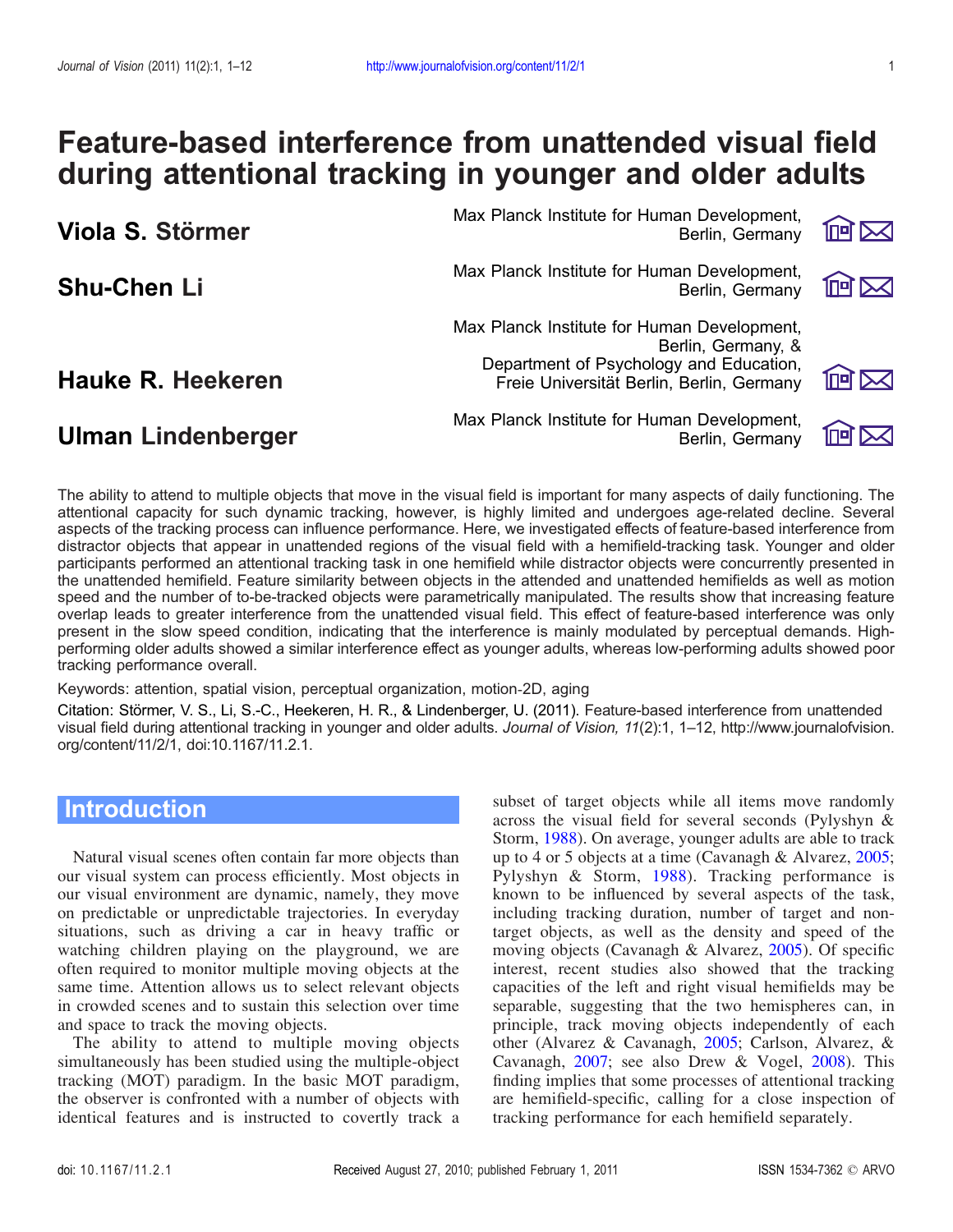#### Interfering effect of nontargets

Previous studies of attentional tracking focused on effects of nontarget objects within the attended region. This line of research has consistently shown that tracking performance declines as the number of nontargets increases (Horowitz, Place, Van Wert, & Fencsik, [2007](#page-10-0); Pylyshyn, Haladjian, King, & Reilly, [2008\)](#page-10-0). The effect of nontargets on tracking performance has been interpreted in terms of requiring attention for distractor suppression (Flombaum, Scholl, & Pylyshyn, [2008;](#page-9-0) Pylyshyn & Annan, [2006;](#page-10-0) Pylyshyn et al., [2008](#page-10-0)), crowding effects (Franconeri, Alvarez, & Enns, [2007\)](#page-9-0), or both (Bettencourt & Somers, [2009\)](#page-9-0). However, less is known about the effects of nontarget stimuli *outside* of the attended region. Such irrelevant distraction seems to be common in everyday visual perception. For example, during driving, moving stimuli at the roadside, such as a rolling red ball, may cause interference even when they appear at a location that is not covertly attended (Forster & Lavie, [2008\)](#page-9-0).

In the common attentional tracking paradigm, the nontarget objects are not entirely task-irrelevant as they appear within the attended region and are in one sense or the other associated with the main task (Alvarez & Franconeri, [2007](#page-9-0)). The question whether moving objects that neither directly interact with target processing nor appear at the attended locations would interfere with tracking performance has not been systematically addressed so far.

#### Interfering effect of shared stimulus features between targets and nontargets

Distractors resembling target objects may cause larger interference effects than distractors that do not (Driver & Baylis, [1998;](#page-9-0) Duncan & Humphreys, [1989](#page-9-0); Jiang & Chun, [2001\)](#page-10-0). For example, distant distractors that move in the same manner as a target letter produce more interference than nearby distractors that are static (Driver & Baylis, [1989\)](#page-9-0). In the same manner, when distractors and targets share the same color, distractors interfere more than when they do not (Baylis & Driver, [1992\)](#page-9-0). These findings of similarity-based perceptual interference were interpreted as an effect of early feature registration (Treisman, [2006](#page-10-0); Treisman & Gelade, [1980\)](#page-10-0). Feature integration theory proposes that objects that share basic features such as color, form, or motion are perceptually grouped automatically at an early stage of visual processing (Treisman & Gormican, [1988](#page-10-0); Treisman & Sato, [1990\)](#page-10-0).

In research on attentional tracking, commonly used paradigms generally involve the presentation of identical target and distractor objects. Consequently, attention may initially be distributed across the entire perceptual group based on feature similarity, even to the objects that are not designated as targets. Hence, even objects that need not be

attended to or appeared in irrelevant regions of the visual field may initially still be processed in the same manner as target objects, thereby causing interference.

#### Effects of aging and performance level on object tracking

Although adult age differences in visual attention are well established (e.g., Hommel, Li, & Li, [2004](#page-9-0); Kramer & Weber, [1999](#page-10-0)), thus far most studies investigated visual attention with respect to static rather than moving objects. Two recent studies reported impairments in older adults' performance when tracking moving objects (Sekuler, McLaughlin, & Yotsumoto, [2008;](#page-10-0) Trick, Perl, & Sethi, [2005](#page-11-0)). In addition, research on younger adults showed that tracking performance varies considerably across individuals (Oksama & Hyönä, [2004](#page-10-0)). It seems straightforward to attribute these individual and age-related differences in tracking performance to between-person variability in task-relevant cognitive capacities. However, performance at different functional ranges may also reflect differences in the mechanisms used by different individuals to perform the task (Kliegl, Mayr, & Krampe, [1994](#page-10-0); Li & Lindenberger, [2002](#page-10-0); Rogers, Hertzog, & Fisk, [2000](#page-10-0)), suggesting that individual differences in performance level need to be considered explicitly when attempting to delineate age-related differences in neurocognitive processes. Given that between-person differences in cognitive abilities increase with advancing age (de Frias, Lövden, Lindenberger, & Nilsson, [2007](#page-9-0)), it seems particularly important to account for performance level when investigating age-related changes in attentional tracking (cf. Nagel et al., [2009](#page-10-0), [2010;](#page-10-0) Schneider-Garces et al., [2010\)](#page-10-0).

#### Aims and hypotheses of the study

The main aim of the present study was to investigate whether irrelevant objects that share the same features as the targets but appear at unattended regions in the visual field interfere with tracking performance. In our task, observers were asked to track a certain number of target objects in one hemifield at a time (left, right) while irrelevant moving objects appeared concurrently on the unattended side. The crucial manipulation was the degree of feature similarity between the irrelevant distractors in the unattended hemifield to the objects in the attended hemifield. In addition, the number of objects to be tracked (2, 3, 4 targets) and moving speed (slow, fast) was varied to manipulate tracking task load and perceptual demands, respectively. The second aim of the study was to investigate how tracking capacity changes with normal cognitive aging. Performance level was taken into consideration to explore the heterogeneity of tracking performance, particularly in old age.

Central to our research question about feature-based interference from the unattended visual field, we hypothe-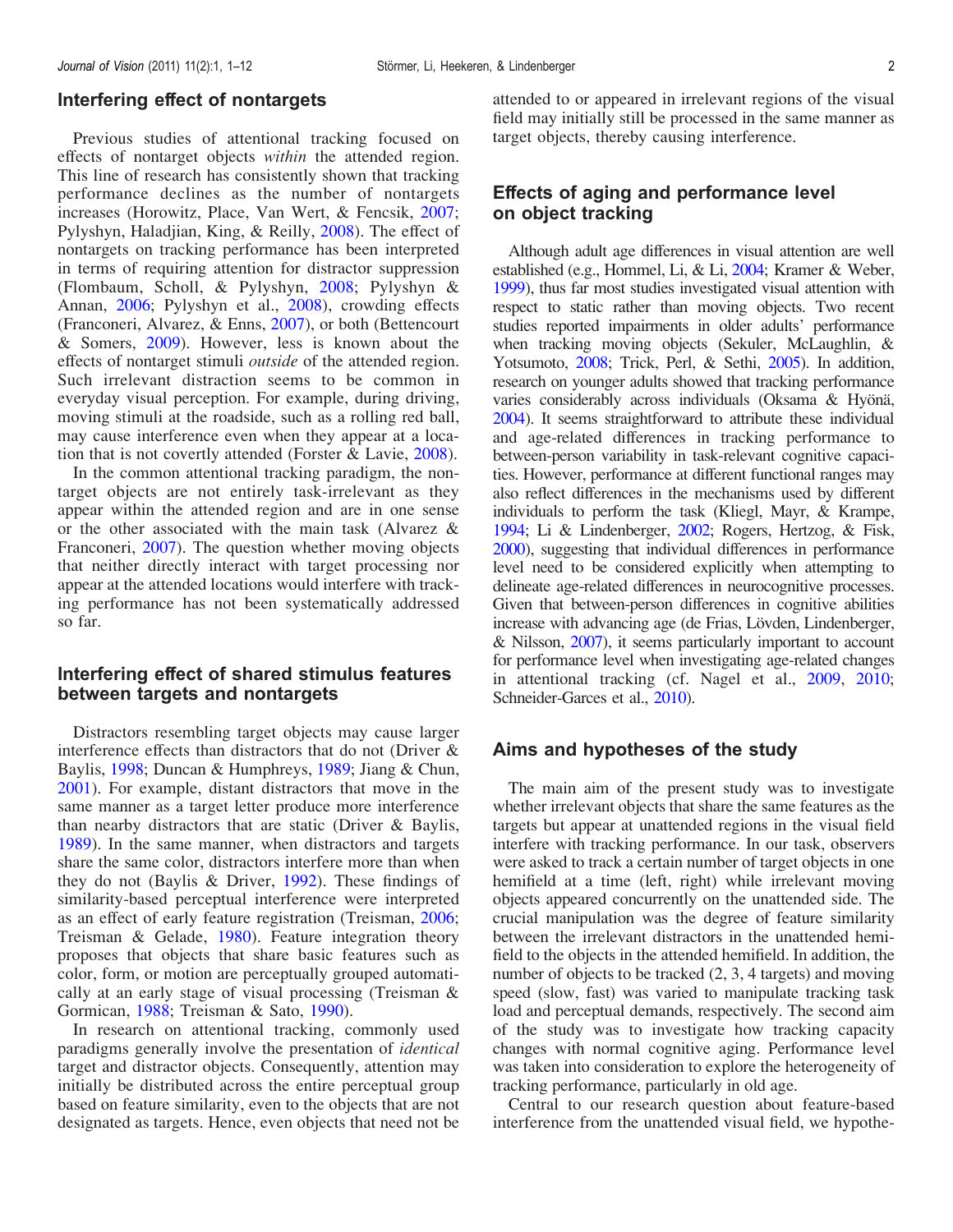sized that irrelevant objects that resemble features of the objects presented in the task-relevant hemifield would cause more interference, whereas objects that do not share similar features would cause less interference. Based on previous research, we also expected lower tracking performance in conditions with higher tracking task load or higher perceptual demands. Another question of interest here was whether interference from the unattended hemifield would interact with motion speed or set size. Perceptual load affects distractor processing (e.g., Forster & Lavie, [2007](#page-9-0); Lavie, [1995\)](#page-10-0), thus we hypothesized that the degree of the perceptual demands of the task as manipulated by motion speed would interact with the perceptual-similarity interference effect. It was less clear whether feature-based interference would also be affected by task load. If featurebased interference operates primarily during early stages of perceptual processing (Baylis & Driver, [1992](#page-9-0); Treisman & Gormican, [1988\)](#page-10-0), then it may not interact with effects of tracking task load, which have been related to working memory capacity (e.g., Allen, McGeorge, Pearson, & Milne, [2006;](#page-9-0) Drew & Vogel, [2008\)](#page-9-0). If, in addition to a relation to perceptual demands, feature-based interference would also interact with tracking task load, this would suggest that feature-based interference also acts on processes related to working memory capacity. Further, we hypothesized that these modulations differ between age groups, with older adults showing stronger effects of set size and speed (Sekuler et al., [2008](#page-10-0)). Furthermore, we expected that high-performing older adults would show performance patterns similar to younger adults.

# Methods

#### **Participants**

<span id="page-2-0"></span>A total of 104 volunteers participated in the study after giving informed consent. The Ethics Committee of the Max Planck Institute for Human Development approved the study. Fifty younger adults and 54 older adults took part in two testing sessions. All older adults lived independently in the community. Data from 8 (14.8%) older adults and 2 (4%) younger adults were excluded from the analysis because of vision abnormalities or technical difficulties during the experimental session. Of the remaining 48 younger adults (27 females, 22–35 years, mean = 26 years) and 46 older adults (25 females, 63–79 years, mean = 70 years), all were right-handed and had normal or corrected-to-normal vision, normal color vision, and normal hearing. Participants were assessed on a marker test of crystallized intelligence (Lehrl, [1977\)](#page-10-0) and two tests of perceptual speed (Thurstone & Thurstone, [1941](#page-10-0); Wechsler, [1958\)](#page-11-0). In line with two-component theories of life-span intelligence contrasting the mechanics and pragmatics of cognition (Baltes, [1987](#page-9-0); Horn, [1989](#page-10-0)), older adults attained

|                                    | Younger adults<br>M(SD) | Older adults<br>M (SD) |
|------------------------------------|-------------------------|------------------------|
|                                    |                         |                        |
| Age                                | 25.6(3.1)               | 70.1 (3.7)             |
| Male:Female                        | 21:27                   | 21:24                  |
|                                    | $(56%$ female)          | $(54%$ female)         |
| Digit symbol<br>(processing speed) | 71.1 (14.9)             | 46.8 (9.2)             |
| Identical pictures (mechanics)     | 31.88(4.8)              | 19.5 (3.45)            |
| Spot-a-word (pragmatics)           | 18.08 (5.46)            | 22.48 (5.47)           |

Table 1. Demographic and basic cognitive characteristics of sample.

lower scores in perceptual speed than younger adults but higher scores in verbal knowledge (see [Table 1\)](#page-2-0).

#### Procedure

Each participant was tested in two sessions. The first session was used to assess covariates (verbal knowledge, perceptual speed, handedness) and took place in agehomogenous groups of four to six individuals. In addition, a baseline test of the tracking experiment was conducted to ensure that younger and older participants were able to do the tracking task in the fast speed condition (see next paragraph for details). In the second session, which took place for each participant individually, the hemifield attentional tracking task was performed. Prior to the experimental task, close and distant visual acuity was measured using standard tables with Landolt rings and digits (Geigy, [1977](#page-9-0)); color vision was assessed using standard color panels.

### Stimuli and apparatus **Covariates**

In the covariate session, the subjects completed a paperpencil biographical questionnaire, the Digit Symbol test, as well as the Edinburgh handedness inventory (Oldfield, [1971\)](#page-10-0). The other tests for perceptual speed (Identical Pictures) and verbal knowledge (Spot-A-Word) were performed on the computer. In the tracking baseline condition, participants were instructed to attend to one visual hemifield at a time (left, right) and to track one or three moving objects among nontarget objects that shared the same stimulus features with the targets. All stimuli moved randomly at fast speed  $(\sim 3^{\circ}/s)$  and no stimuli were presented on the unattended hemifield. A second covariate session was part of another larger study and included a battery of working memory tasks that are not reported here.

#### Experimental task

The experiment was conducted in a dimly lit chamber. Stimuli were presented on a 19-inch CRT computer display (1024  $\times$  768; 85 Hz) with the background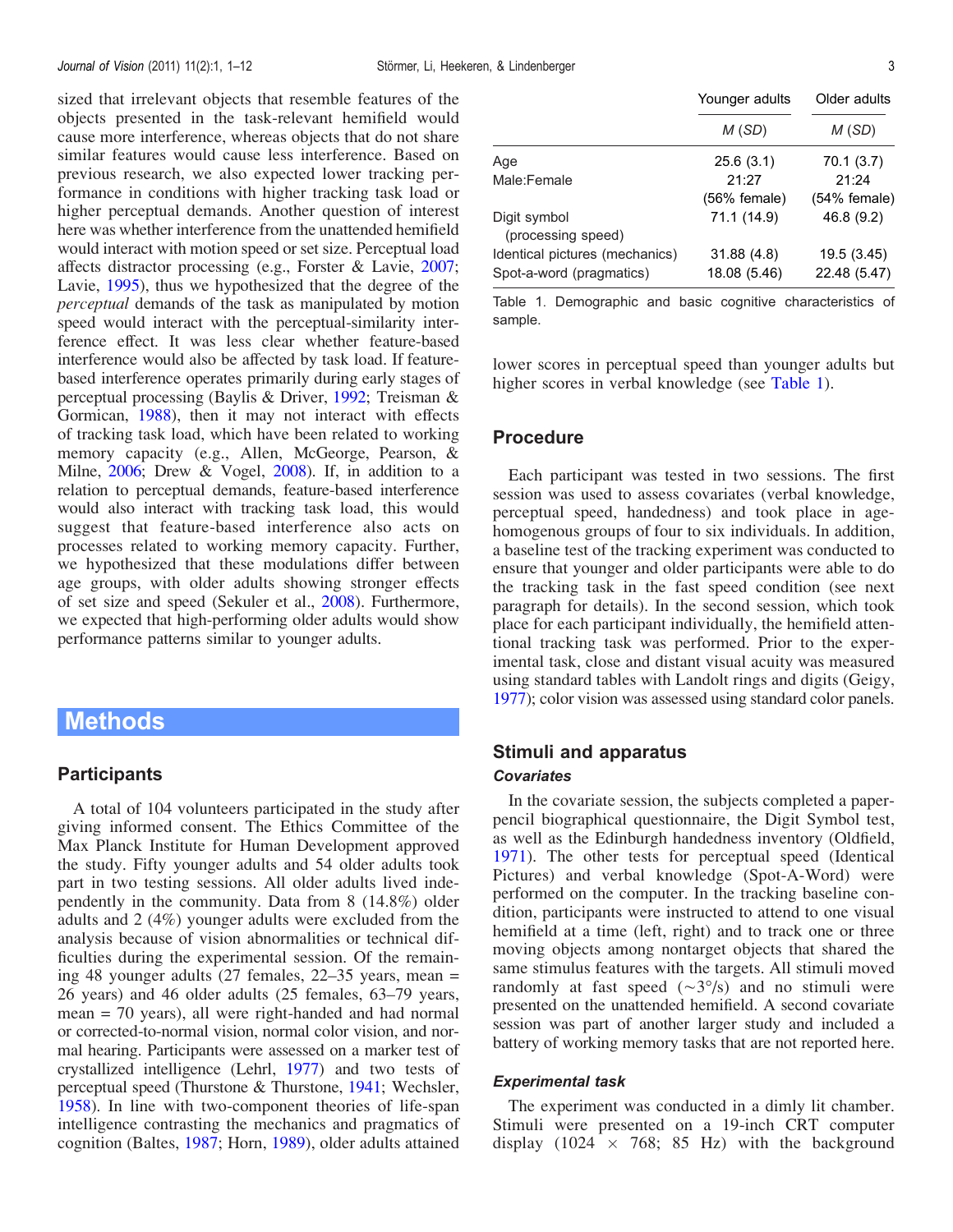luminance set to  $14.23$  cd/m<sup>2</sup>. Observers viewed the display binocularly at a distance of 60 cm with their heads stabilized by a chin rest. To keep the task at a level of difficulty that could still be managed by older adults, based on pilot studies a smaller range of set sizes was chosen for older adults (2 or 3 targets) than for younger adults (2, 3, or 4 targets). Thus, the experiment consisted of 12 blocks of 16 trials for the older participants and 12 blocks of 24 trials for younger participants. All stimuli were presented on a uniform gray background (RGB: [90 90 90]) in regions subtending  $6.5^{\circ} \times 8.5^{\circ}$  visual angle. Throughout the experiment, a small black fixation cross  $(0.47^{\circ} \times 0.47^{\circ})$  was presented in the center of the display, and participants were instructed to maintain their gaze at the fixation cross throughout each experimental block. At the beginning of each block, the instruction to attend to either the left or right side of the display appeared ("Attend Left" vs. "Attend Right"; see [Figure 1](#page-3-0)). The 12 blocks followed the same pseudo-randomized sequence for all participants (LRRLLRLRLLRR). At the beginning of each trial, eight stationary disks subtending  $0.47^{\circ} \times 0.47^{\circ}$  visual angle were presented in both left and right regions for 1 s. On half of the trials, the disks were colored green (RGB: [0 75 0]) in one hemifield and blue (RGB:  $[0 \ 0 \ 150]$ ) in the other (low feature-similarity condition); on the other half of the trials, the disks were all in one color (either green or blue) in both hemifields (high feature-similarity condition). The color of the disks on each attended hemifield stayed constant throughout the experiment, with only the color of the disks in the unattended hemifield changing on a trial-by-trial basis. The colors of the disks were counterbalanced between participants. On each trial, a subset of the disks on the to-be-attended side turned red (RGB: [150 0 0]) marking them as targets. After 1 s, the targets turned back to their original color (green or blue) and all items on the display started moving in random fashion for 7 s. When movement stopped, one item on the to-be-attended side turned red marking it as a test probe. The red probe disk was one of the original targets on 50% of the trials and was a randomly selected nontarget on the to-be-attended hemifield on the remaining trials. The observer had to indicate whether the red probe was a target or a nontarget by pressing a left or right button on a keyboard with their left and right index fingers. Response buttons were counterbalanced across participants. To ensure the same experimental precondition for all participants, the sequence of randomized trials was identical within each age group.

#### Motion parameters

The speed with which targets and distractors moved was kept constant between hemifields but varied randomly



<span id="page-3-0"></span>Figure 1. Examples of the trial sequence of the multiple-object tracking task (MOT) with three targets. The left panel (a) illustrates a trial with low feature-similarity in which the disks in the attended and unattended hemifields have distinct colors. The right panel (b) illustrates trial with high feature-similarity in which the disks in the attended and unattended hemifields share the same color.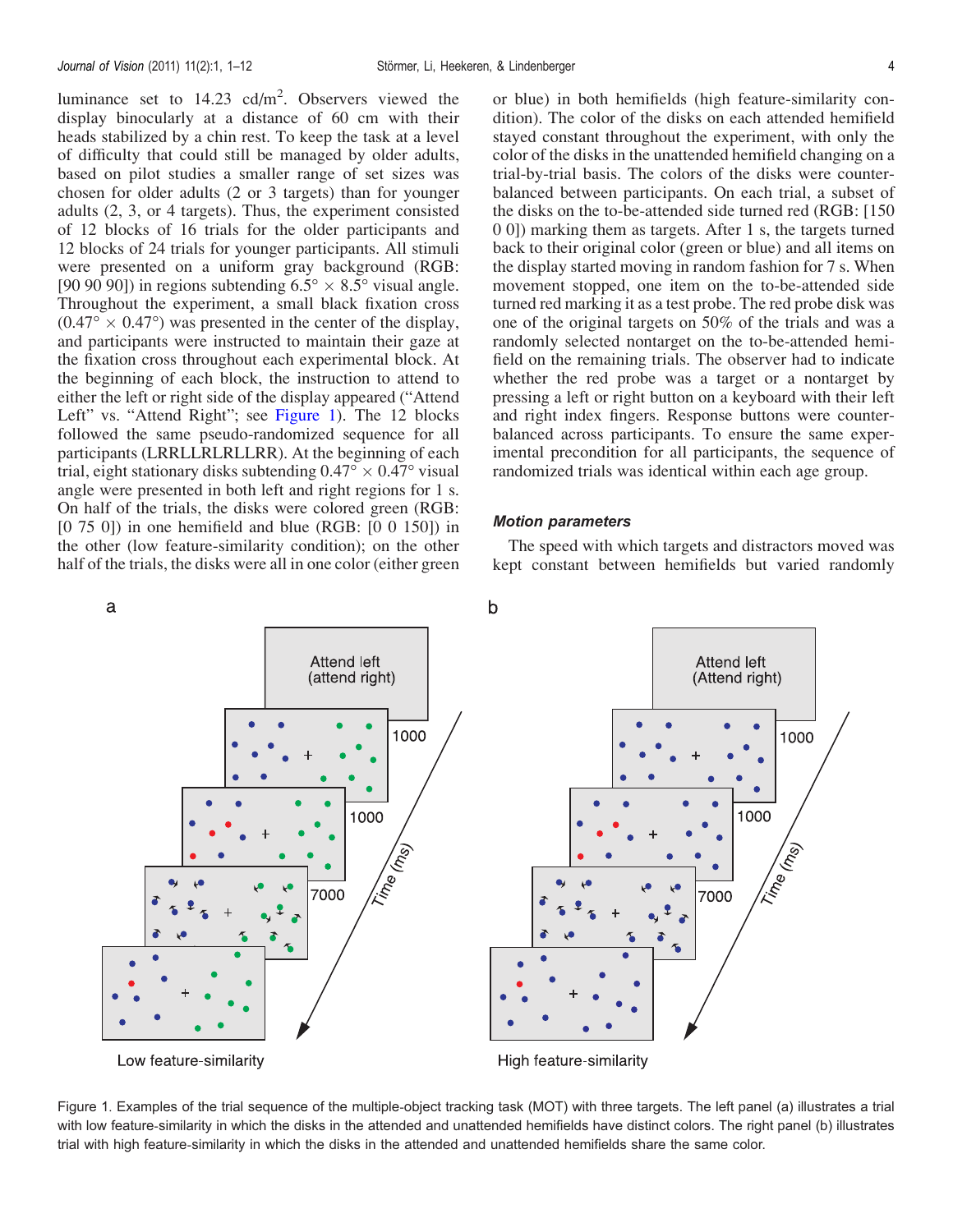from trial to trial. On half of the trials, the disks moved at a constant speed of  $\sim$ 2 $\frac{\nu}{s}$  (slow speed) and on the other half of the trials at a speed of  $\sim$ 3°/s (fast speed). These speed parameters were chosen based on previous studies (e.g., Drew & Vogel, [2008](#page-9-0); Sekuler et al., [2008\)](#page-10-0). Motion direction was linear and changed at random intervals, moving at least 1 s and at the most 3 s in one direction. The timing of each direction change was chosen randomly from a rectangular distribution. When the disk made contact with the outer barrier of the viewing area or the midline, motion direction was also changed, thereby never leaving one hemifield. The disks bounced off each other (no occlusion). Motion trajectories were generated before the experimental session and were uploaded in the same order for all participants.

#### Eye tracking

To ensure that participants maintained fixation throughout each experimental block, their eyes were tracked with an Eyelink 1000 at a sampling rate of 500 Hz. The eyetracking computer and the stimulus presentation computer were synchronized such that the stimulus presentation depended on the eye position of the participant. In particular, stimulus presentation was disrupted whenever participants moved their eyes out of an (invisible) box subtending  $2^{\circ} \times 2^{\circ}$  visual angle surrounding the fixation cross in the center of the screen. Thus, when participants moved their eyes toward one hemifield or tried to follow the target disks with their eyes, all stimuli disappeared immediately and the entire screen turned gray.

# Analysis

#### MOT baseline condition

The baseline condition served as a pretest control to ensure that younger and older adults did not differ in their tracking performance because of differences in speed perception of the moving objects. To test whether age groups differed in basic tracking performance, response accuracy was analyzed using repeated-measures analysis of variance (ANOVA) with age group as a between-subject factor (young, old) and set size (1, 3) as a within-subject factor.

### MOT experiment

<span id="page-4-0"></span>Data analysis was conducted in two steps. In the first step, performance accuracy (% correct) was analyzed using a repeated-measures ANOVA with age as a between-subject factor and set size, speed, and feature similarity as withinsubject factors for the whole sample. Since set sizes 2 and 3 did not differ significantly in the group of younger adults (see [Results](#page-4-0) section), set sizes 2 and 3 were collapsed for younger adults to reveal the same number of levels for the factor set size in both age groups for this analysis. Then, participants were divided into two groups based on their age. Separate repeated-measures ANOVAs, with set size (2, 3 for older adults and 2, 3, 4 for younger adults), speed (slow, fast), and feature similarity (low, high) as withinsubject factors were employed. When necessary, pairwise comparisons were conducted to see at which level the effect was present.

In the second step, participants were grouped based on their overall performance in the task. Within each age group, low and high performers were selected by using a median split. Follow-up analyses were conducted separately for the slow speed condition and the fast speed condition to examine interference effects within speed conditions. Finally, orthogonal contrasts were carried out to see in which groups the condition effects were present.

# Results

#### No age differences in baseline MOT

Both younger and older adults performed well in the attentional tracking baseline task. Younger adults were able to track one item with an accuracy of 96% and 3 items with an accuracy of 90%. Likewise, older participants tracked one item with an accuracy of 93% and 3 items with an accuracy of 86%. A repeated-measures ANOVA revealed a main effect of set size,  $F(1, 92) =$ 43.76,  $p < 0.05$ ; no effect of age ( $p > 0.05$ ) and no age by set size interaction was observed ( $p > 0.05$ ). These results indicate that younger and older adults were, in principle, capable of tracking objects in the fast speed condition.

#### Tracking performance in relation to age group, set size, speed, and feature similarity

Accuracy rates for younger and older adults are depicted in [Figure 2](#page-5-0). Initial data analysis was done with a mixed between–within ANOVA. The results revealed a main effect of age group,  $F(1, 92) = 18.79$ ,  $p < 0.05$ ,  $\eta$ 2 = 0.2, indicating a drop in performance for older adults compared to younger adults. Furthermore, age interacted with feature similarity,  $F(1, 92) = 31.65$ ,  $p < 0.05$ ,  $p2 =$ 0.01, and motion speed,  $F(1, 92) = 10.53$ ,  $p < 0.05$ ,  $\eta_2 =$ 0.01, but no reliable interaction between age group and set size was found ( $p > 0.05$ ). The effects were followed up by separate analyses for each of the two age groups.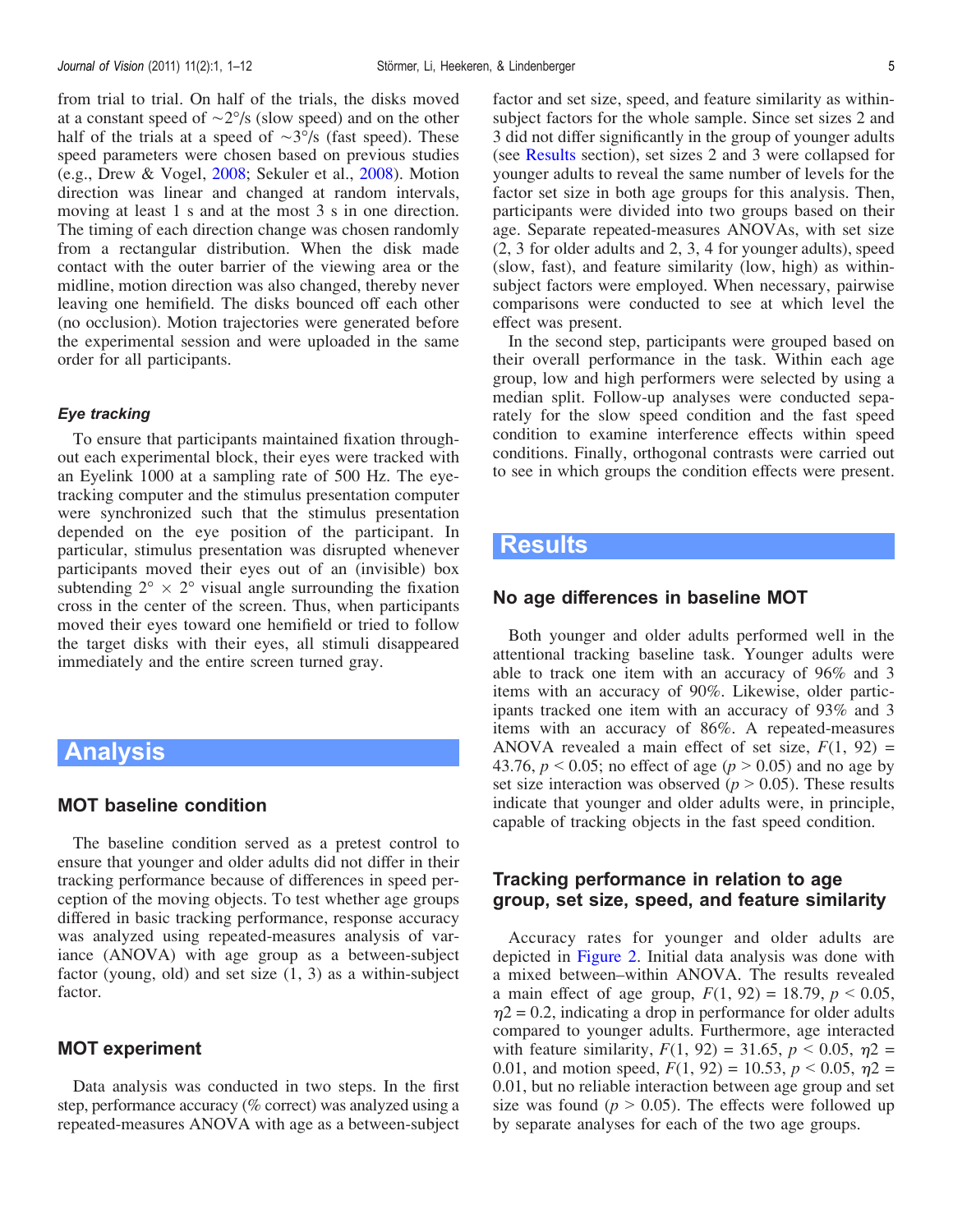

Figure 2. Performance for (a) younger adults and (b) older adults as a function of set size, speed, and the extent of feature similarity between hemifields. Bars indicate standard errors of the mean.

For younger adults, an ANOVA revealed a main effect of set size,  $F(2, 94) = 24.19$ ,  $p < 0.05$ ,  $\eta2 = 0.09$ , motion speed  $F(1, 47) = 52.58$ ,  $p < 0.05$ ,  $p<sub>2</sub> = 0.07$ , and feature similarity,  $F(1, 47) = 60.13$ ,  $p < 0.05$ ,  $\eta$ 2 = 0.09, as well as a speed by feature similarity interaction,  $F(1, 47) = 18.91$ ,  $p < 0.05$ ,  $\eta$ 2 = 0.02. No other interactions were observed (all  $ps > 0.05$ ). Post-hoc comparisons revealed that the set size effect was significant in both speed conditions for the comparison 2 and 4 targets (slow speed:  $F(1, 47) =$ 32.79,  $p < 0.05$ ,  $\eta$ 2 = 0.16; fast speed:  $F(1, 47) = 5.00$ ,  $p <$ 0.05,  $\eta$ 2 = 0.03), as well as 3 and 4 targets (slow speed:  $F(1, 47) = 26.86, p < 0.05, \eta$ 2 = 0.16; fast speed:  $F(1, 47)$  = 22.55,  $p < 0.05$ ,  $\eta$ 2 = 0.07), but not for 2 and 3 targets (both  $ps > 0.05$ ). Separate repeated-measures ANOVAs for the two speed conditions exhibited that the featuresimilarity effect was reliable in the slow speed condition,  $F(1, 47) = 88.12, p < 0.05, \eta_2 = 0.24$ , but absent in the fast speed condition ( $p > 0.05$ ).

For older adults, there was a main effect of set size,  $F(1, 45) = 22.78, p < 0.05, \eta_2 = 0.05, \text{ and speed}, F(1, 45) =$ 64.4  $p < 0.05$ ,  $\eta$ 2 = 0.18, but no effect of feature similarity ( $p > 0.05$ ). None of the interactions were significant (all  $ps > 0.5$ ).

#### Interference effect in relation to tracking performance

<span id="page-5-0"></span>The second set of analyses focused on the effect of feature similarity. Set sizes 2 and 3 were again collapsed for both groups of younger adults since there was no significant difference in performance between set sizes 2 and 3 for neither performance group (all  $ps > 0.05$ ).

In the slow speed condition, there were significant main effects of performance group,  $F(3, 90) = 63.11$ ,  $p < 0.05$ ,  $\eta$ 2 = 0.42, set size,  $F(1, 90) = 228.97$ ,  $p < 0.05$ ,  $\eta$ 2 = 0.03, and feature similarity  $F(1, 90) = 41.44$ ,  $p < 0.05$ ,  $\eta_2 =$ 0.04. Furthermore, significant interactions between group and set size,  $F(1, 90) = 3.62$ ,  $p < 0.05$ ,  $\eta$ 2 = 0.01, as well as group and feature similarity,  $F(1, 90) = 10.15$ ,  $p < 0.05$ ,  $\eta$ 2 = 0.03, were found. As shown in [Figure 3,](#page-6-0) for all set size conditions, accuracy was lower when feature similarity was high than when it was low in all groups except the low-performing older group. This impression was confirmed by follow-up contrasts, which revealed that the feature-similarity effect was present in high-performing younger adults,  $F(1, 23) = 12.28$ ,  $p < 0.05$ ,  $\eta$ 2 = 0.22, lowperforming younger adults,  $F(1, 23) = 22.61$ ,  $p < 0.05$ ,  $\eta$ 2 = 0.22, and high-performing older adults,  $F(1, 22)$  = 11.22,  $p < 0.05$ ,  $\eta$ 2 = 0.32. Furthermore, each of these three groups also showed expected set size effects (all  $ps \leq$ 0.05; high-performing younger adults:  $\eta$ 2 = 0.21; lowperforming younger adults:  $\eta$ 2 = 0.06; high-performing older adults:  $\eta$ 2 = 0.16). In contrast, no reliable effects of feature similarity or set size were observed in the group of low-performing older adults (all  $ps > 0.05$ ). In addition, we tested whether high-performing older adults reached higher levels of performance than low-performing younger adults. Post-hoc comparisons revealed that this was true for set size 2,  $F(1, 44) = 9,77, p < 0.05, \eta$ 2 = 0.19. In the fast speed condition, there were significant main effects of performance group,  $F(3, 90) = 63.47$ ,  $p \leq$ 0.05,  $\eta$ 2 = 0.45, and a main effect of set size  $F(1, 90)$  =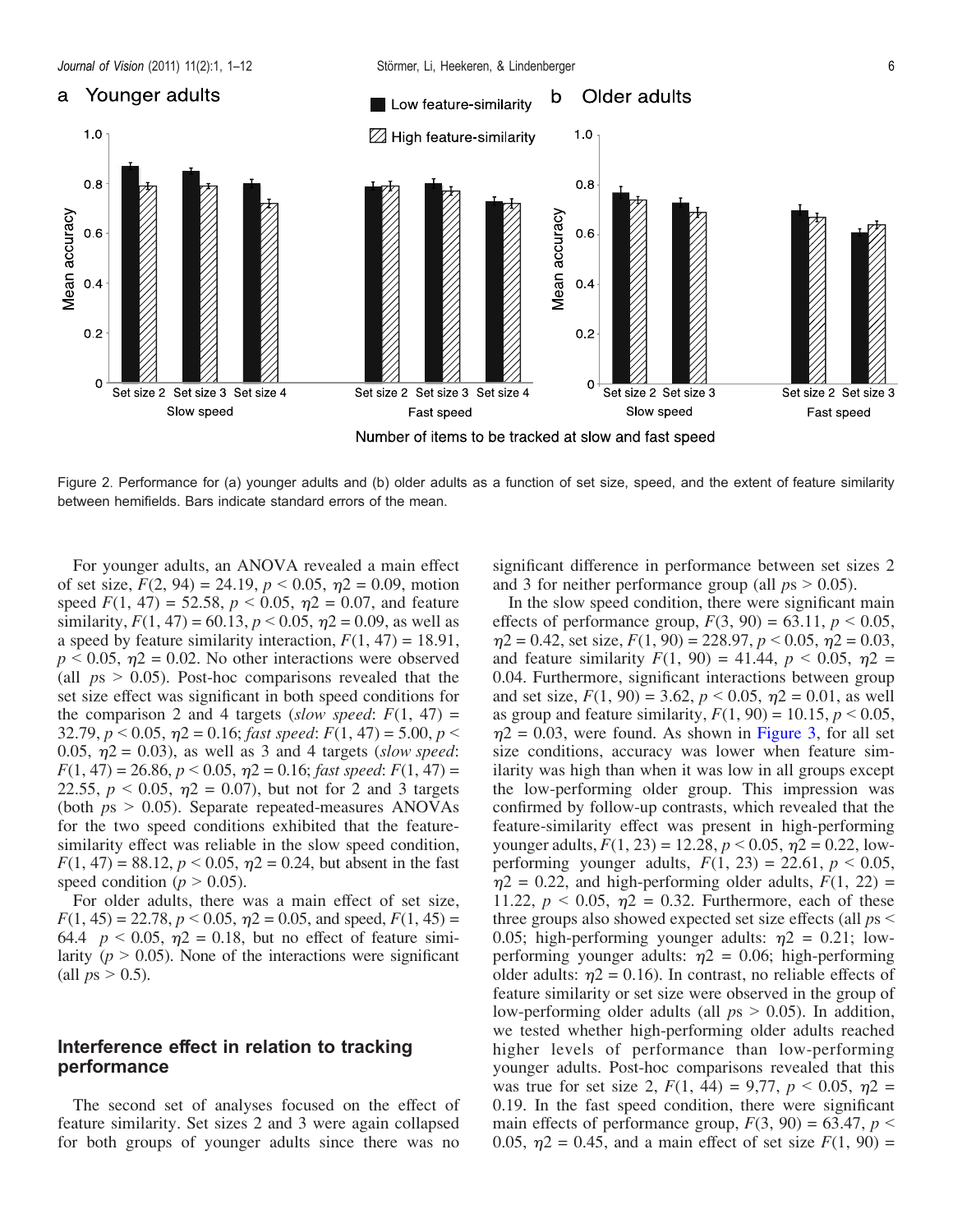

Figure 3. Performance for high- and low-performing younger and high- and low-performing older adults as a function of set size and feature similarity for the slow speed condition. Bars indicate standard errors of the mean.

34.38,  $p < 0.05$ ,  $\eta$ 2 = 0.03, but no main effect of interference and no group by set size or group by interference interactions (all  $ps > 0.05$ ).

# **Discussion**

### Effects of tracking task load, perceptual demand, and age group

<span id="page-6-0"></span>Overall, we found that the tracking task load (number of objects that need to be tracked) as well as perceptual demand (motion speed) affected tracking performance in younger and older adults. In the low feature-similarity condition, mean accuracy for tracking performance dropped for younger adults when they had to track more than 3 objects in one hemifield (about 6% from 2/3 to 4 targets in slow speed condition; about 7% from 2/3 targets to 4 targets in fast speed condition). This effect of number of target objects was present for older adults from 2 to 3 targets (4% from 2 to 3 targets in slow speed condition; 9% from 2 to 3 targets in fast speed condition). However, the effect of tracking task load was similar in both the

high and low feature-similarity conditions for younger (7% for 2/3 targets to 4 targets in slow speed condition; 6% for 2/3 targets to 4 targets in fast speed condition) and older adults (5% from 2 to 3 targets; 3% from 2 to 3 targets in fast speed condition). Likewise, tracking performance declined for both age groups when the objects moved at faster speed for all set sizes (see [Figure 2\)](#page-5-0). Furthermore, a main effect of age revealed that on average older adults had lower performance than younger adults. As indicated by the age group by speed interaction, older adults were more affected by the speed manipulation than younger adults. Overall, these results are in line with previous findings in the attentional tracking literature (Alvarez & Franconeri, [2007](#page-9-0); Bettencourt & Somers, [2009;](#page-9-0) Cavanagh & Alvarez, [2005;](#page-9-0) Sekuler et al., [2008](#page-10-0)).

# Effects of feature-based interference

In the present design, we manipulated feature similarity between attended and unattended objects. The results point to a strong effect of feature-based interference for younger adults and high-performing older adults in the slow speed condition (see [Figure 3\)](#page-6-0). When feature similarity was high, tracking performance dropped dramatically for all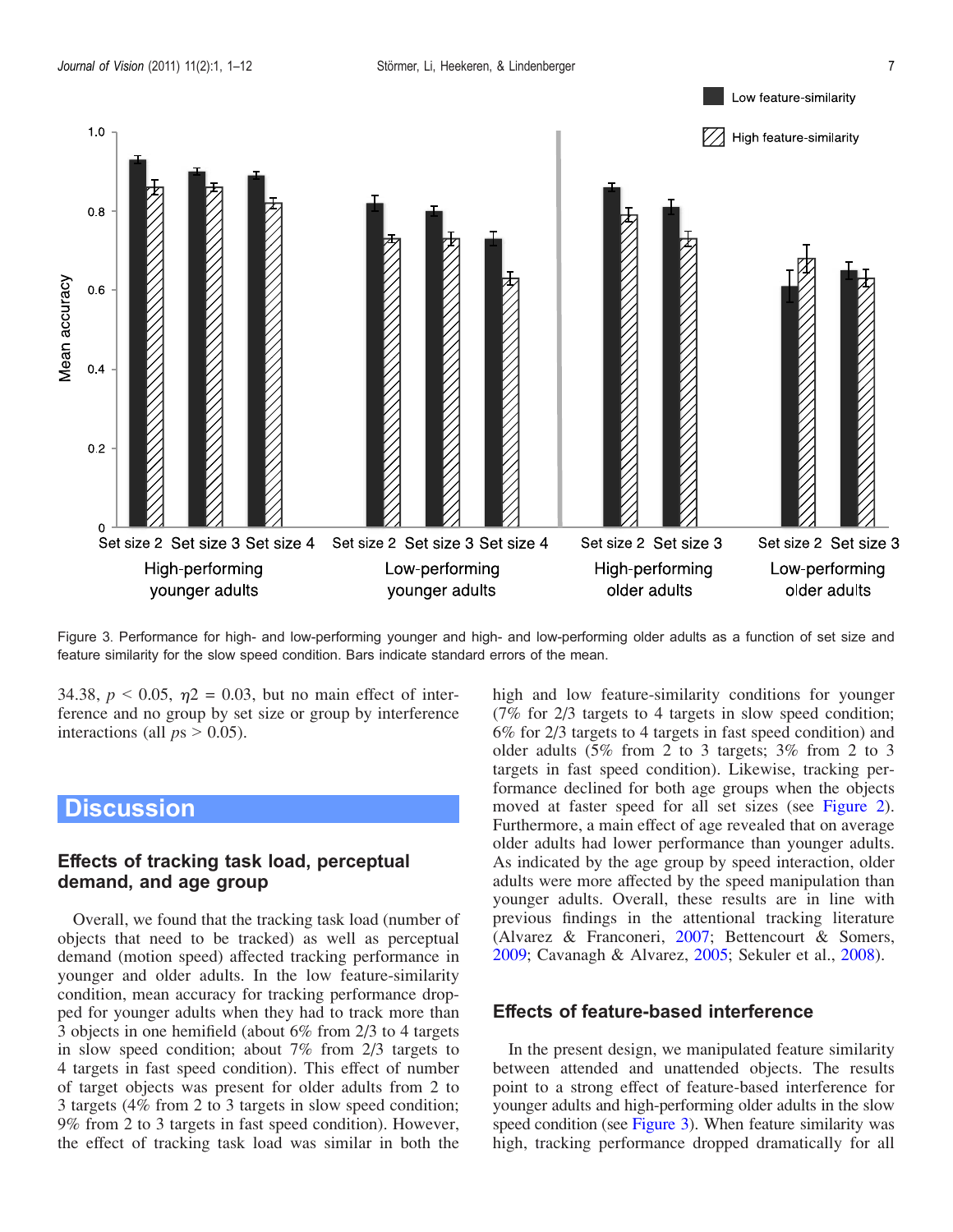set sizes (high-performing young: 7% for 2 targets, 4% for 3 targets, 7% for 4 targets; low-performing young: 9% for 2 targets, 7% for 3 targets, 10% for 4 targets; highperforming old: 7% for 2 targets, 8% for 3 targets). The magnitude of this effect is comparable to the magnitude of the effect produced by an increase in moving speed (compare [Figure 2\)](#page-5-0).

These results are consistent with the idea that distractor objects that resemble target objects interfere more strongly than distractor objects that do not (Baylis & Driver, [1992](#page-9-0); Driver & Baylis, [1989](#page-9-0); Duncan & Humphreys, [1989\)](#page-9-0). Specifically, they suggest that unattended objects that are identical with attended objects are perceptually grouped, leading to the spreading of attention throughout the entire visual field (Kasai & Kondo, [2007](#page-10-0)). Thereafter, available resources propagate compulsorily to unattended regions within the perceptual group, thereby leading to interference. In line with this interpretation, one MEG/ERP study showed that feature similarity between target and distractor items exerted stronger suppressive brain activation (Hopf, Boelmans, Schoenfeld, Heinze, & Luck, [2002\)](#page-9-0). By varying the feature overlap between targets and distractors that were presented in separate hemifields, Hopf et al. showed that increasing feature overlap resulted in an increase in neural activity related to the inhibition of the distractors in the unattended hemifield. The finding implies that when distractors shared the targets' features they led to more interference, resulting in a stronger need for inhibition. The fact that feature similarity between the targets and distractors entailed a stronger inhibitory brain response is consistent with the present results.

The drop in performance between the baseline task that did not contain any distractor objects in the unattended hemifield and the low interference condition in the experimental task suggests that the appearance of *any* moving object in the unattended hemifield affects tracking performance. Albeit our study did not address this question explicitly, it appears that a substantial interference effect is already present in the low feature-similarity condition, relative to a baseline condition of no distraction at all. In the low feature-similarity condition, the objects in the unattended hemifield were not entirely different from the attended objects; rather they shared the shape and motion characteristics with the objects in the attended hemifield. Hence, the feature similarity between objects in the attended and unattended hemifields may have contributed to the observed drop in performance.

#### Perceptual demand and feature-based interference from unattended objects

Interestingly, the effect of feature-based interference was completely absent in the high perceptual demand condition (fast motion speed) but present for all levels of tracking task load (set sizes; see [Figure 2](#page-5-0)). An increase in motion speed as well as the set size of objects to be

tracked led to a drop in performance, indicating that both manipulations boosted task difficulty. Nonetheless, only an increase in motion speed affected feature-based interference. Why would motion speed of the objects interact with the interference effect but not set size? The number of the to-be-tracked objects has been attributed to the individual's capacity in working memory (Allen et al., [2006;](#page-9-0) Drew & Vogel, [2008;](#page-9-0) Oksama & Hyönä, [2004\)](#page-10-0), whereas changes in speed are thought to pose higher demands on the perceptual individuation of target and distractor objects, respectively (Franconeri, Jonathan, & Scimeca, [2010;](#page-9-0) Green & Bavelier, [2007](#page-9-0)). Two recent studies showed that the decline in tracking performance with faster moving objects derives from increases in crowding rather than speed itself (Franconeri et al., [2010;](#page-9-0) Franconeri, Lin, Pylyshyn, Fisher, & Enns, [2008](#page-9-0)). In one study, for example, Franconceri et al. increased speed without increasing interobject crowding, thereby isolating changes in speed from variations in crowding. Once interobject crowding was controlled for, observers were able to track multiple moving objects at fast speed, indicating that faster speed lowers accuracy solely because it increases object spacing. In the present study, the increase in speed was also accompanied by an increase in interobject crowding: The number of encounters between targets and nontargets was larger in the fast speed condition, placing higher demands on the individuation of target and distractor objects. Thus, by increasing display density, an increase in motion speed indirectly increased the perceptual demands (Doran & Hoffman, [2010](#page-9-0); Franconeri et al., [2010;](#page-9-0) Tripathy & Cavanagh, [2002\)](#page-11-0).

The lack of interference effect in the fast speed condition is consistent with the perceptual load theory of attention (Lavie, [1995](#page-10-0)). The load theory of attention assumes that all stimuli are processed in an automatic manner until a perceptual capacity limit is reached, meaning that the processing of distracting stimuli cannot be voluntarily detained when load is low. Under high perceptual demands, however, the processing of irrelevant information can be prevented because all perceptual capacities are consumed by processing the task-relevant stimuli (Lavie, [2005](#page-10-0)). According to this interpretation, feature-based interference was only present when perceptual demands were low because perceptual resources were available and involuntarily spilled over to the unattended visual field. Conversely, when perceptual demands were high, no surplus perceptual resources were available to spread to the unattended hemifield, leading to no interference from that side.

Perceptual demands modulate distractor processing in a variety of tasks (Lavie, [2005\)](#page-10-0). In a recent study, perceptual load-dependent effects of interference were observed for distractors that were completely task-irrelevant, as was the case in the current experiment (Forster & Lavie, [2007](#page-9-0)). In addition, neuroimaging studies showed that distractorrelated activation from unattended regions of the visual field depended on the perceptual demands. In particular,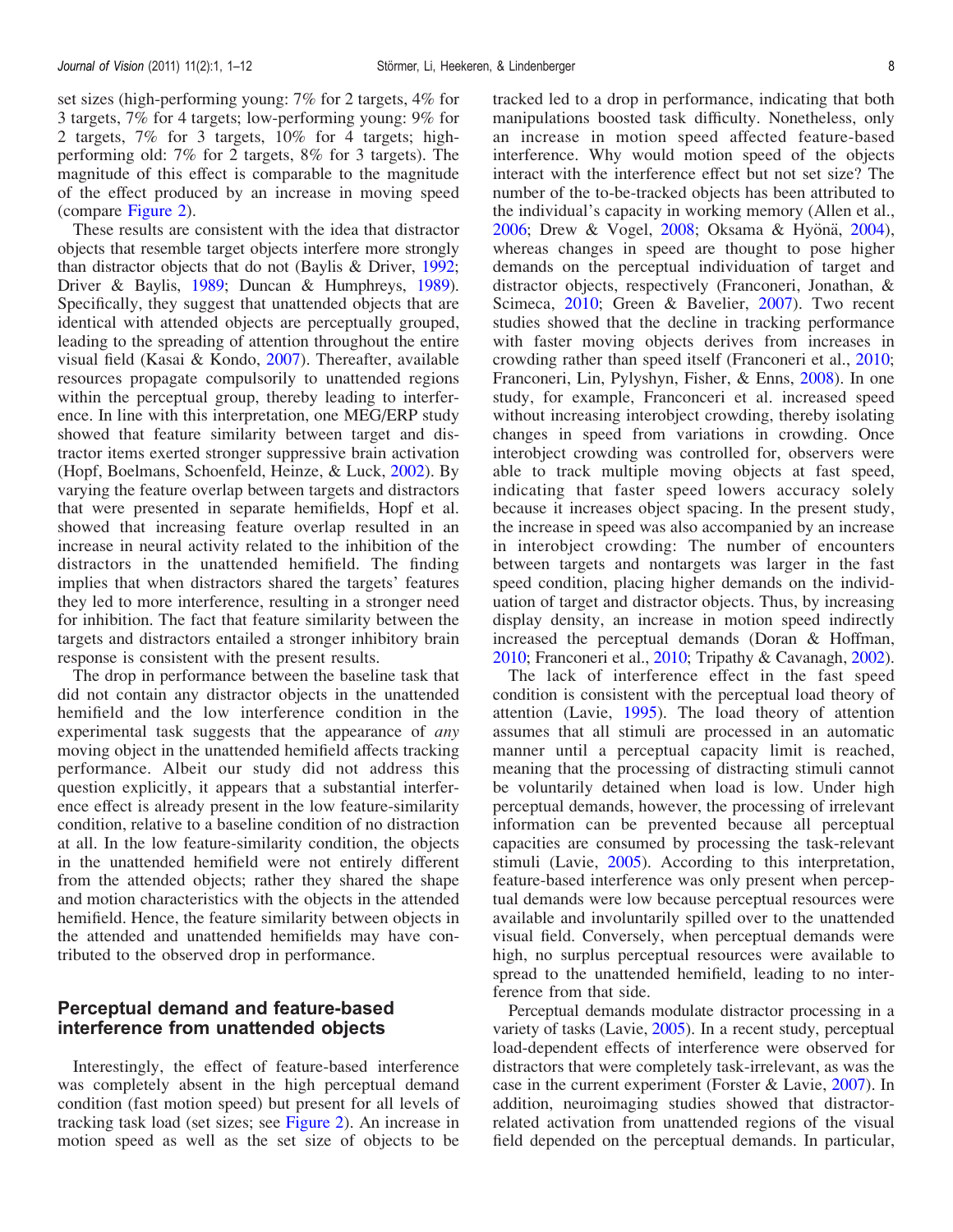it was found that distractor-related activity in visual cortex is lower under high perceptual demands than under low perceptual demands (Pinsk, Doniger, & Kastner, [2004](#page-10-0); Schwartz et al., [2005](#page-10-0)). A recent EEG study provided additional convergent evidence, showing that induced gamma-band activity, an electrophysiological signature of object representations, was modulated by the presentation of objects in unattended regions (Martinovic, Gruber, Ohla,  $&$  Müller, [2009\)](#page-10-0). In sum, results from different lines of research converge on the proposition that the processing of distractors in unattended regions interacts with the perceptual characteristics of the target task.

The present results suggest that the perceptual demands induced by fast moving objects engage processes that are also relevant for feature-based interference, thereby attenuating the interference effect. Potentially, the increased perceptual demands due to faster motion speed act on the perceptual stage of processing as feature-based interference, whereas tracking task load does not. The fact that interference did not affect tracking task load suggests that the suppression of feature-based interference does not require the same control mechanisms that pertain to working memory capacity.

#### Interference effect modulated by performance group in older adults

Overall, feature-based interference effects were not reliable in the group of older adults. However, when dividing the total group of older adults into two groups based on their overall tracking performance, the group of high-performing older adults showed reliable interference effects that were similar in size to the effects observed in low- and high-performing younger adults (see [Figure 3\)](#page-6-0). This observation suggests that—similar to younger adults—high-performing older adults possessed residual resources to process distractors in the unattended visual field. It is worth noting that high-performing older adults reached a higher tracking performance than lowperforming younger adults in the low memory load condition (set size 2, compare [Figure 3\)](#page-6-0). The group of low-performing older adults, however, did not exert any effects of interference nor the expected set size effect. Taken together, these results suggest that the lowperforming older adults performed close to a functional floor. Put differently, the parameters we chose in the present study may not have appropriately covered the full range of performance levels in older adults. Thus, we were not able to examine the group of low-performing adults more closely. The performance group analysis used here, however, underscores the importance of considering performance level, particularly when studying aging (Nagel et al., [2009](#page-10-0)). By dividing the participants in high and low performers, we documented the presence of feature-based interference in a group of older adults.

Moreover, the data show that high-performing older adults reach higher levels of tracking accuracy than lowperforming young adults, highlighting the magnitude of between-person differences in attentional tracking.

# **Summary**

The primary goal of the present study was to investigate feature-based interference effects from unattended visual regions during multiple-object tracking. The results show that unattended objects sharing the same features as attended objects can interfere with tracking performance, even when presented in the unattended regions of the visual field. The data further indicate that feature-based interference from the unattended visual field is absent when the speed of the object or the perceptual demands are high or when perceptual resources are very low. Only when resources are still available can objects from the unattended visual field be processed and cause interference. We do not know whether the feature-based interference effect observed here is restricted to situations of dynamic multifocal attention. Future studies should more systematically investigate potential differences in feature-based processing between multifocal and unifocal situations. Additionally, it would be interesting to examine the characteristics of the features underlying the interference effect. Possibly, different colors (e.g., red/ green) or motion trajectories (e.g., aligned vs. random) may cause differences in the magnitude of the effect.

In line with previous findings on MOT, performance decreased with increasing set size and speed. Finally, our findings confirm that tracking performance declines in normal aging. Relative to younger adults, the performance of older participants was more negatively affected by increasing set size and movement speed. Importantly, the group of older adults showed substantial individual differences in the accuracy and pattern of tracking performance. A subgroup of high-performing older adults possessed sufficient resources to show interference effects in the slow speed conditions, just as younger adults. Future research needs to delineate the time course and the specificity of interference effects and the mechanisms that allow some individuals to track proficiently in old age.

# Acknowledgments

We thank Hannes Noack for technical assistance with the eye tracker and the student assistants for help with data collection. Viola S. Störmer has been supported by the International Max Planck Research School: The Life Course: Evolutionary and Ontogenetic Dynamics (LIFE).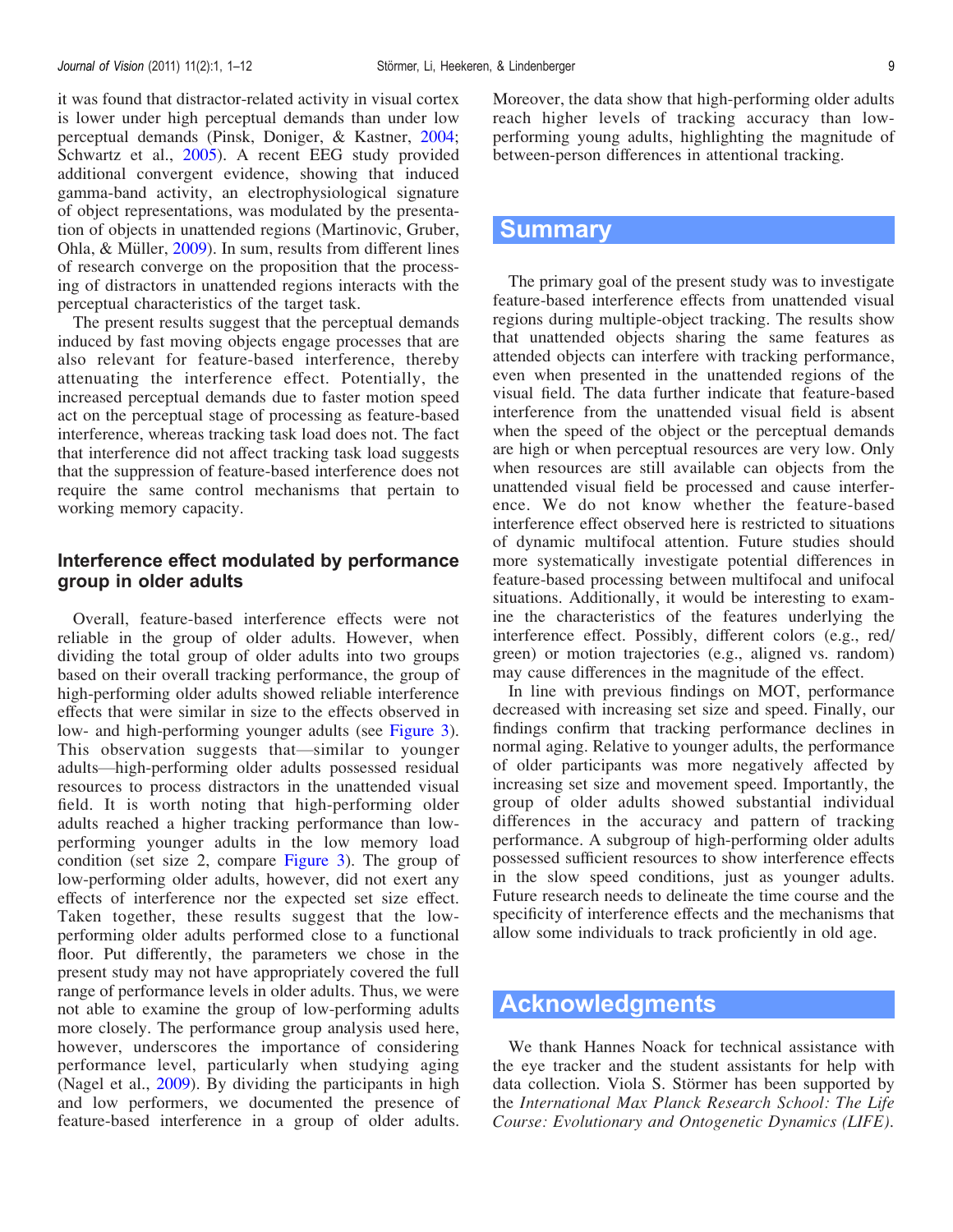Commercial relationships: none.

Corresponding author: Viola Störmer.

Email: stoermer@mpib-berlin.mpg.de.

Address: Max Planck Institute for Human Development, Center for Lifespan Psychology, Lentzeallee 94, 14195 Berlin, Germany.

# References

- Allen, R., McGeorge, P., Pearson, D. G., & Milne, A. (2006). Multiple-target tracking: A role for working memory? Quarterly Journal of Experimental Psychology, 59, 1101–1116.
- Alvarez, G. A., & Cavanagh, P. (2005). Independent resources for attentional tracking in the left and right visual hemifields. Psychological Science, 16, 637–643.
- Alvarez, G. A., & Franconeri, S. L. (2007). How many objects can you track? Evidence for a resourcelimited attentive tracking mechanism. Journal of Vision, 7(13):14, 1–10, http://www.journalofvision. org/content/7/13/14, doi:10.1167/7.13.14. [[PubMed\]](http://www.ncbi.nlm.nih.gov/pubmed/17997642) [\[Article\]](http://www.journalofvision.org/content/7/13/14)
- Baltes, P. B. (1987). Theoretical propositions of life-span developmental psychology: On the dynamics between growth and decline. Developmental Psychology, 23, 611–626.
- Baylis, G. C., & Driver, J. (1992). Visual parsing and response competition—The effect of grouping factors. Perception & Psychophysics, 51, 145–162.
- Bettencourt, K. C., & Somers, D. C. (2009). Effects of target enhancement and distractor suppression on multiple object tracking capacity. Journal of Vision, 9(7):9, 1–11, http://www.journalofvision.org/content/ 9/7/9, doi:10.1167/9.7.9. [\[PubMed](http://www.ncbi.nlm.nih.gov/pubmed/19761324)] [\[Article\]](http://www.journalofvision.org/content/9/7/9)
- Carlson, T. A., Alvarez, G. A., & Cavanagh, P. (2007). Quadratic deficit reveals anatomical constraints on selection. Proceedings of the National Academy of Sciences of the United States of America, 104, 13496–13500.
- Cavanagh, P., & Alvarez, G. A. (2005). Tracking multiple targets with multifocal attention. Trends in Cognitive Sciences, 9, 349–354.
- de Frias, C. M., Lövden, M., Lindenberger, U., & Nilsson, L. G. (2007). Revisiting the dedifferentiation hypothesis with longitudinal multi-cohort data. Intelligence, 35, 381–392.
- <span id="page-9-0"></span>Doran, M. M., & Hoffman, J. E. (2010). The role of visual attention in multiple object tracking: Evidence from ERPs. Attention, Perception, & Psychophysics, 72, 33–52.
- Drew, T., & Vogel, E. K. (2008). Neural measures of individual differences in selecting and tracking multiple moving objects. Journal of Neuroscience, 28, 4183–4191.
- Driver, J., & Baylis, G. C. (1989). Movement and visual attention—The spotlight metaphor breaks down. Journal of Experimental Psychology: Human Perception and Performance, 15, 448–456.
- Driver, J., & Baylis, G. C. (1998). Attention and visual object segmentation. In R. Parasuraman (Ed.), The attentive brain (pp. 299–326). Cambridge, MA: MIT Press.
- Duncan, J., & Humphreys, G. W. (1989). Visual-search and stimulus similarity. Psychological Review, 96, 433–458.
- Flombaum, J. I., Scholl, B. J., & Pylyshyn, Z. W. (2008). Attentional resources in visual tracking through occlusion: The high-beams effect. Cognition, 107, 904–931.
- Forster, S., & Lavie, N. (2007). High perceptual load makes everybody equal—Eliminating individual differences in distractibility with load. Psychological Science, 18, 377–381.
- Forster, S., & Lavie, N. (2008). Failures to ignore entirely irrelevant distractors: The role of load. Journal of Experimental Psychology: Applied, 14, 73–83.
- Franconeri, S. L., Alvarez, G. A., & Enns, J. T. (2007). How many locations can be selected at once? Journal of Experimental Psychology: Human Perception and Performance, 33, 1003–1012.
- Franconeri, S. L., Jonathan, S. V., & Scimeca, J. M. (2010). Tracking multiple objects is limited only by object spacing, not by speed, time, or capacity. Psychology Science, 21, 920–925.
- Franconeri, S. L., Lin, J. Y., Pylyshyn, Z. W., Fisher, B., & Enns, J. T. (2008). Evidence against a speed limit in multiple-object tracking. Psychonomic Bulletin & Review, 15, 802–808.
- Geigy, J. R. (1977). Wissenschaftliche Tabellen (Scientific tables). Basel, Switzerland: J. R. Geigy AG.
- Green, C. S., & Bavelier, D. (2007). Action-video-game experience alters the spatial resolution of vision. Psychological Science, 18, 88–94.
- Hommel, B., Li, K. Z. H., & Li, S. C. (2004). Visual search across the life span. Developmental Psychology, 40, 545–558.
- Hopf, J. M., Boelmans, K., Schoenfeld, A. M., Heinze, H. J., & Luck, S. J. (2002). How does attention attenuate target–distractor interference in vision? Evidence from magnetoencephalographic recordings. Cognitive Brain Research, 15, 17–29.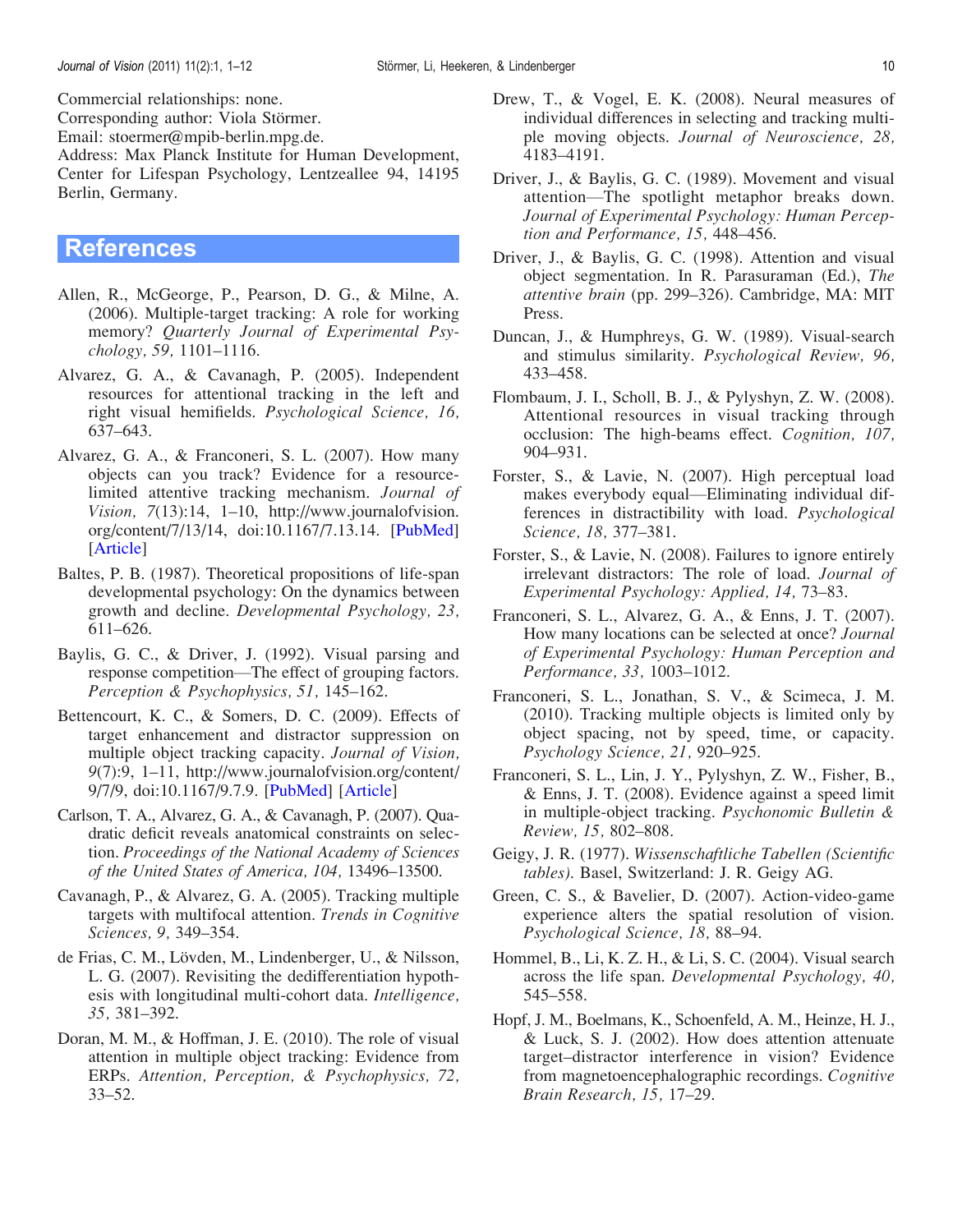- Horn, J. L. (1989). Models for intelligence. In R. Linn (Ed.), Intelligence: Measurement, theory and public policy (pp. 29–73). Urbana, IL: University of Illinois Press.
- Horowitz, T. S., Place, S. S., Van Wert, M. J., & Fencsik, D. E. (2007). The nature of capacity limits in multiple object tracking. Perception, 36, 9-9.
- Jiang, Y. H., & Chun, M. M. (2001). The influence of temporal selection on spatial selection and distractor interference: An attentional blink study. Journal of Experimental Psychology: Human Perception and Performance, 27, 664–679.
- Kasai, T., & Kondo, M. (2007). Electrophysiological correlates of attention-spreading in visual grouping. Neuroreport, 18, 93–98.
- Kliegl, R., Mayr, U., & Krampe, R. T. (1994). Time accuracy functions for determining process and person differences—An application to cognitive aging.  $Cogni$ tive Psychology, 26, 134–164.
- Kramer, A. F., & Weber, T. A. (1999). Object-based attentional selection and aging. Psychology and Aging, 14, 99–107.
- Lavie, N. (1995). Perceptual load as a necessary condition for selective attention. Journal of Experimental Psychology: Human Perception and Performance, 21, 451–468.
- Lavie, N. (2005). Distracted and confused? Selective attention under load. Trends in Cognitive Sciences, 9, 75–82.
- Lehrl, S. (1977). Mehrfachwahl-Wortschatz-test B [Multiplechoice knowledge test-B (MWT-B)]. Erlangen, Germany: Straube.
- Li, S.-C., & Lindenberger, U. (2002). Co-constructed functionality instead of functional normality. Behavioral and Brain Sciences, 25, 761–762.
- Martinovic, J., Gruber, T., Ohla, K., & Müller, M. M. (2009). Induced gamma-band activity elicited by visual representation of unattended objects. Journal of Cognitive Neuroscience, 21, 42–57.
- Nagel, I. E., Preuschhof, C., Li, S. C., Nyberg, L., Bäckman, L., Lindenberger, U., et al. (2009). Performance level modulates adult age differences in brain activation during spatial working memory. Proceedings of the National Academy of Sciences of the United States of America, 106, 22552–22557.
- Nagel, I. E., Preuschhof, C., Li, S. C., Nyberg, L., Bäckman, L., Lindenberger, U., et al. (2010). Load modulation of BOLD response and connectivity predicts working-memory performance in younger and older adults. Journal of Cognitive Neuroscience, doi:10.1162/jocn.2010.21560.
- <span id="page-10-0"></span>Oksama, L., & Hyönä, J. (2004). Is multiple object tracking carried out automatically by an early vision mechanism independent of higher-order cognition?

An individual difference approach. Visual Cognition, 11, 631–671.

- Oldfield, R. C. (1971). The assessment and analysis of handedness: The Edinburgh inventory. Neuropsychologia, 9, 97–113.
- Pinsk, M. A., Doniger, G. M., & Kastner, S. (2004). Push– pull mechanism of selective attention in human extrastriate cortex. Journal of Neurophysiology, 92, 622–629.
- Pylyshyn, Z. W., & Annan, V. (2006). Dynamics of target selection in multiple object tracking (MOT). Spatial Vision, 19, 485–504.
- Pylyshyn, Z. W., Haladjian, H. H., King, C. E., & Reilly, J. E. (2008). Selective nontarget inhibition in Multiple Object Tracking. Visual Cognition, 16, 1011–1021.
- Pylyshyn, Z. W., & Storm, R. W. (1988). Tracking multiple independent targets evidence for a parallel tracking mechanism. Spatial Vision, 3, 179–198.
- Rogers, W. A., Hertzog, C., & Fisk, A. D. (2000). An individual differences analysis of ability and strategy influences: Age-related differences in associative learning. Journal of Experimental Psychology: Learning, Memory, and Cognition, 26, 359–394.
- Schneider-Garces, N. J., Gordon, B. A., Brumback-Peltz, C. R., Shin, E., Lee, Y., Sutton, B. P., et al. (2010). Span, CRUNCH, and beyond: Working memory capacity and the aging brain. Journal of Cognitive Neuroscience, 22, 655–669.
- Schwartz, S., Vuilleumier, P., Hutton, C., Maravita, A., Dolan, R. J., & Driver, J. (2005). Attentional load and sensory competition in human vision: Modulation of fMRI responses by load at fixation during taskirrelevant stimulation in the peripheral visual field. Cerebral Cortex, 15, 770–786.
- Sekuler, R., McLaughlin, C., & Yotsumoto, Y. (2008). Age-related changes in attentional tracking of multiple moving objects. Perception, 37, 867–876.
- Thurstone, L. L., &, & Thurstone, T. G. (1941). Factorial studies of intelligence. Chicago: University of Chicago Press.
- Treisman, A. (2006). Object tokens, binding and visual memory. In H. Zimmer, A. Mecklinger, & U. Lindenberger (Eds.), Handbook of binding and memory: Perspectives from cognitive neuroscience (pp. 315–338). New York: Oxford University Press.
- Treisman, A., & Gelade, G. (1980). Feature-integration theory of attention. Cognitive Psychology, 12, 97–136.
- Treisman, A., & Gormican, S. (1988). Feature analysis in early vision—Evidence from search asymmetries. Psychological Review, 95, 15–48.
- Treisman, A., & Sato, S. (1990). Conjunction search revisited. Journal of Experimental Psychology: Human Perception and Performance, 16, 459–478.